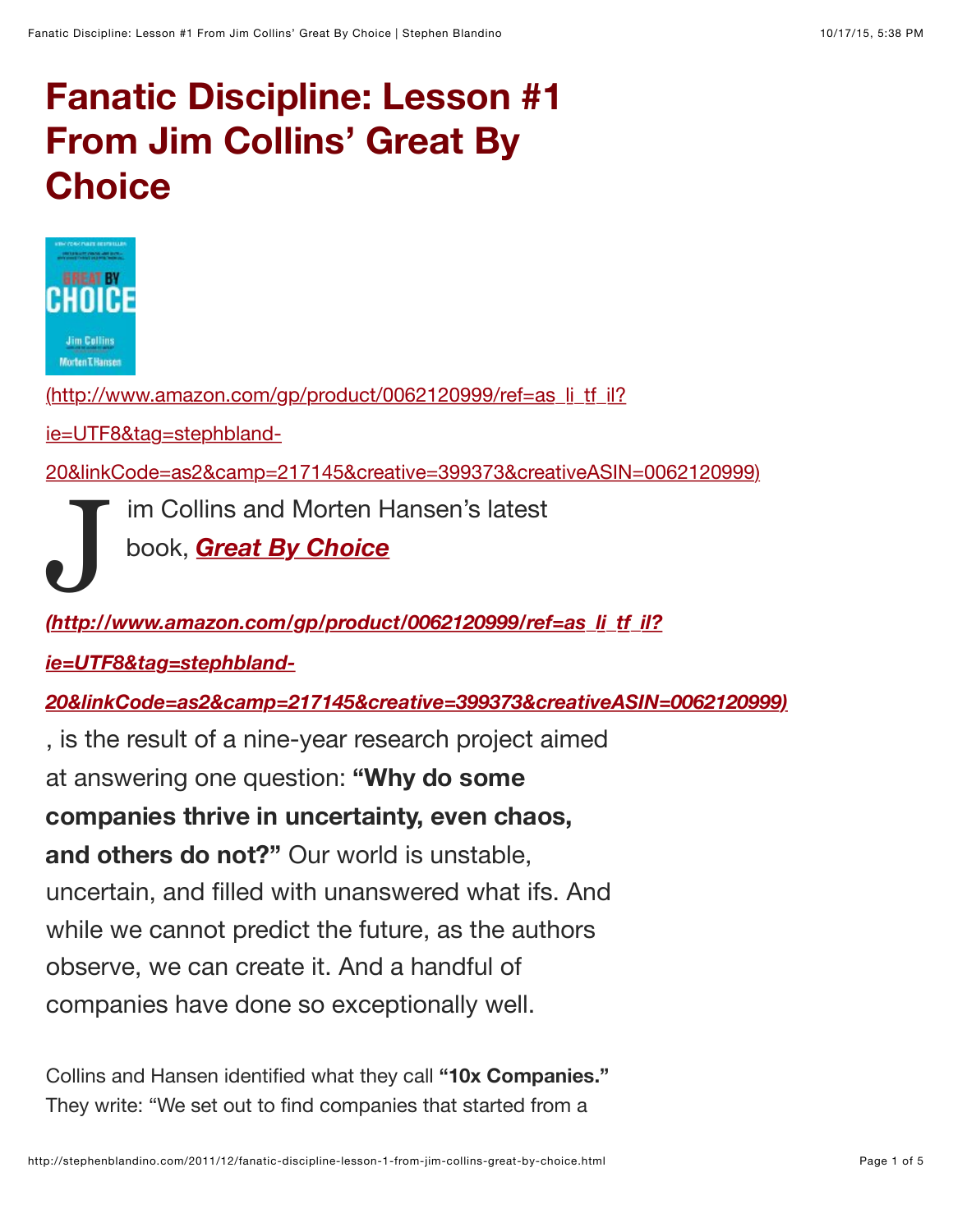position of vulnerability, rose to become great companies with spectacular performance, and did so in unstable environments characterized by big forces, out of their control, fast moving, uncertain, and potentially harmful" (p. 7).

Starting with 20,400 companies, their rigorous research identified seven 10x companies including **Amgen, Biomet, Intel, Microsoft, Progressive Insurance, Southwest Airlines, and Stryker.** These 10x companies beat their industry index by at least 10 times. And they did it during chaotic environments.

For example, in the chaotic airline environment from 1972 to 2002 filled with fuel shocks, deregulation, labor strife, air-trafficcontrol strikes, interest-rate spikes, hijackings (including 9-11), recessions, and multiple bankruptcies, Southwest Airlines had a stock return 63 times better than the general stock market. Had you invested \$10,000 in Southwest Airlines on December 31, 1972, it would have been worth \$12 million by the end of 2002.

How did the 10x companies achieve such astounding results in such uncertain environments? Collins and Hansen's extensive research reveals **three core behaviors that set the 10x companies apart** from their comparison companies. Over the next three posts, I'll explore each of these behaviors.

**The first behavior is FANATIC DISCIPLINE.** Discipline is "consistency of action" (p. 23). It's not the same as regimentation, measurement, hierarchical obedience, or adherence to bureaucratic rules. "For a 10xer, the only legitimate form of discipline is self-discipline, having the inner will to do whatever it takes to create a great outcome, no matter how difficult" (p. 23).

The authors compared Fanatic Discipline to a 20 Mile March. Imagine you start in San Diego with a goal to march all the way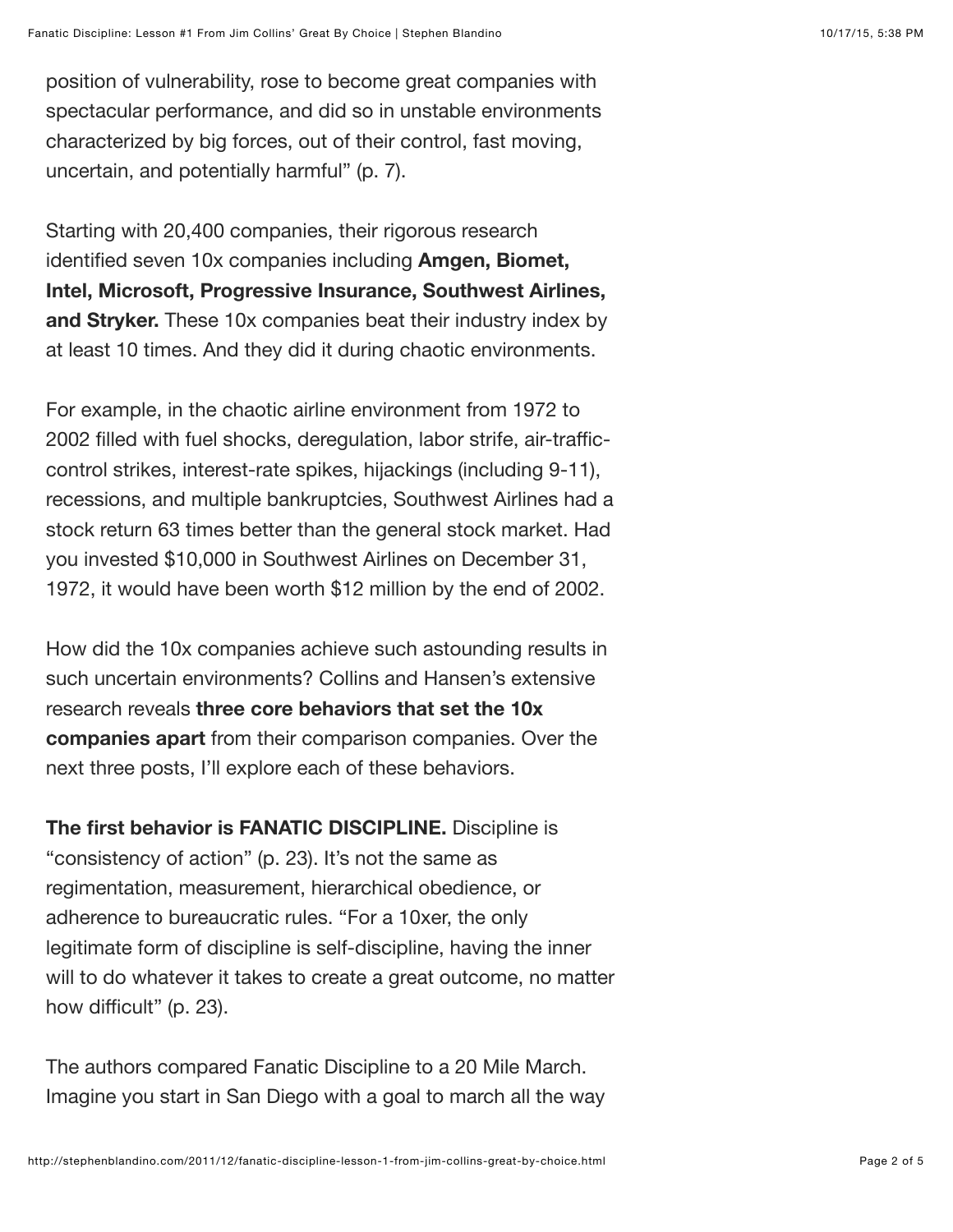to Maine. Your goal is to march 20-miles per day, everyday, regardless of the weather. You don't do less (you have ambition to achieve), and you don't overreach and do more (you have self-control to hold back). 10x companies identify what their 20 mile march is.

Collins and Hansen observe, "The 20 Mile March creates two types of self-imposed discomfort: (1) the discomfort of unwavering commitment to high performance in difficult conditions, and (2) the discomfort of holding back in good conditions" (p. 45). For example, despite all of the chaos in Southwest Airlines' environment, they generated a profit for 30 consecutive years. However, they were self-disciplined to "hold back in good times so as not to extend beyond its ability to preserve profitability and the Southwest culture" (p. 45).

**So what does a good 20 Mile March look like? It has seven characteristics:**

> **A 20 Mile March uses performance markers that delineate a lower bound of acceptable achievement.**

**A 20 Mile March has self-imposed constraints.**

**A 20 Mile March is tailored to the enterprise and its environment. There's no all-purpose 20 Mile March for all enterprises.**

**A 20 Mile March lies largely within your control to achieve.**

**A 20 Mile March has a Goldilocks time frame, not too short and not too long but just right. Make the timeline of the march too short, and you'll be more exposed to uncontrollable variability; make the timeline too long, and it loses power.**

**A 20 Mile March is designed and self-imposed by the**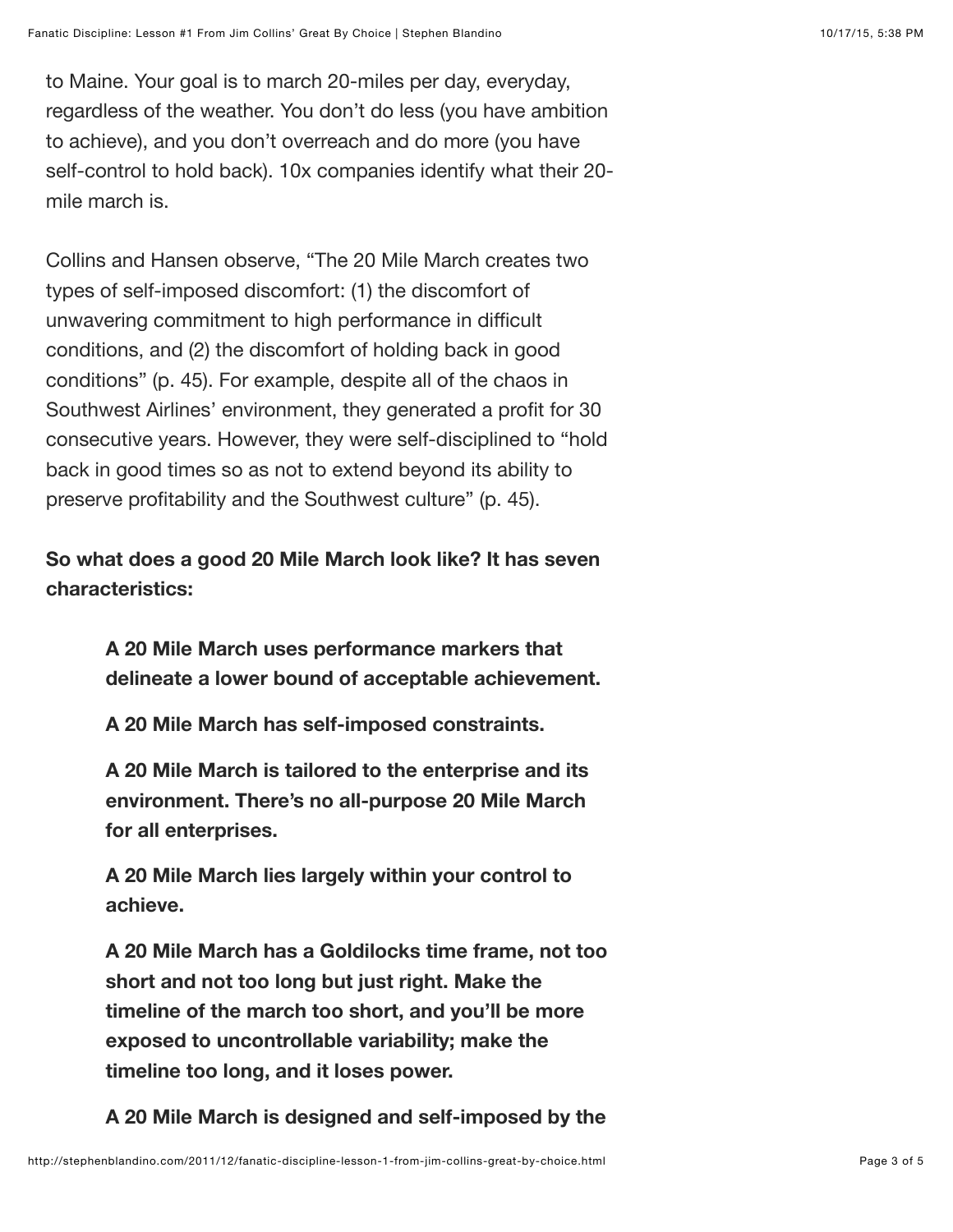**enterprise, not imposed from the outside or blindly copied from others.** 

## **A 20 Mile March must be achieved with great consistency. Good intentions do not count.**

Collins and Hansen observe that a 20-Mile March might be tied to earnings growth but it can also be tied to non-financial areas. For example:

"A school might have a student-performance march. A hospital might have a patient safety march. A church might have a number-of-converts march. A government agency might have a continuous-improvement march. A homeless center might have a getting-people-housed march. A police department might have a crime-rate march. Corporations, too, can choose a non-financial march, such as an innovation march." (p. 51) "

Stryker's 20 Mile March was 20% annual earnings growth and innovation via lots of product iterations and extensions. Intel's 20 Mile March was to double the complexity of components per integrated circuit at minimum cost every 18 months to two years. Microsoft's 20 Mile March was an innovation march that consisted of continuous iterations of software products.

Organizations can survive without a 20 Mile March when times are good. But failure to embrace a 20 Mile March in good times makes the organization that much more vulnerable during the bad times. Collins and Hansen observe, "The 20 Mile March helps you exert self-control in an out-of-control environment" (p. 61). A good 20 Mile March keeps you from over extending yourself and thus making you susceptible during an unexpected downturn.

In my next post, we'll explore the second behavior of the 10x